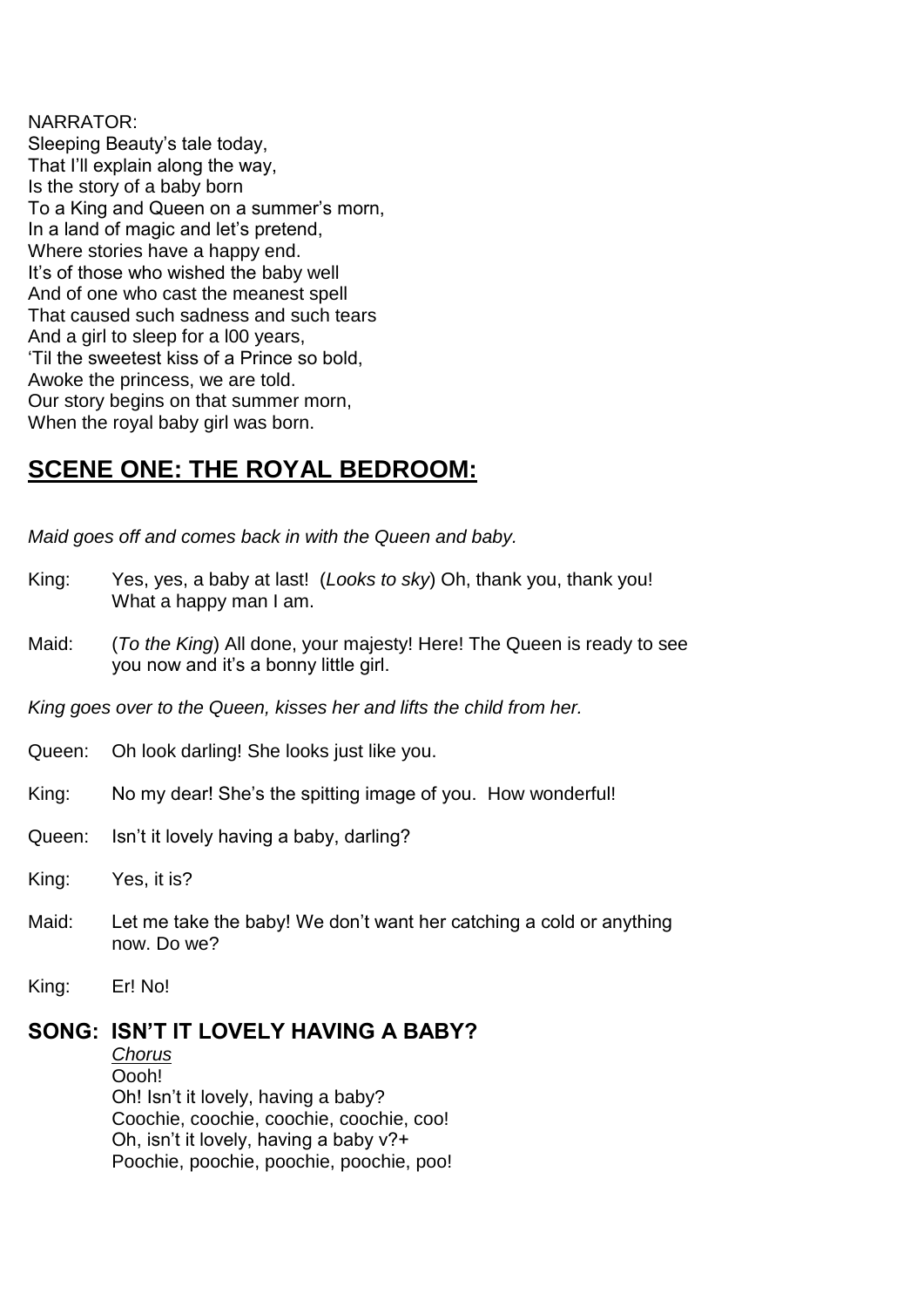Oh! Look at her big eyes! Look at her blonde curls! Isn't she the sweetest thing you've seen? She's all soft and cuddly And perfectly gorgeous. We've got to be the proudest King and Queen

#### Chorus:

Oh, isn't it lovely having a baby? Coochie, coochie, coochie, coochie, coo! Oh, isn't it lovely, having a baby? Poochie, poochie, poochie, poochie, poo!

What shall we call this Sweet little diddums, Now our little darling's finally here? She's Princess Aurora! Oh, how we adore her! The lovely, wuvly, dovely little dear.

Chorus: Ah! Isn't it lovely having a baby? Oooh! Coochie, coochie, coochie, coochie, coo! Oh isn't it lovely, having a baby? Poochie, poochie, poochie, poochie, poo!

Oh! Look at her big eyes! Look at her blonde curls! Isn't she the sweetest thing you've seen? She's all soft and cuddly And perfectly gorgeous. You've got to be the proudest King and Queen

Chorus: Oh, isn't it lovely having a baby? Coochie, coochie, coochie, coochie, coo! Oh, isn't it lovely, having a baby? Poochie, poochie, poochie, poochie, poo! Coochie coochie coochie coochie coo

Coochie coochie coochie coochie Coochie coochie coochie coochie Coochie coochie coochie coochie coo.

*The Maid escorts the Queen to sit down.*

Maid: (*To the Queen*) You should be resting, your majesty.

Queen: Yes, dear!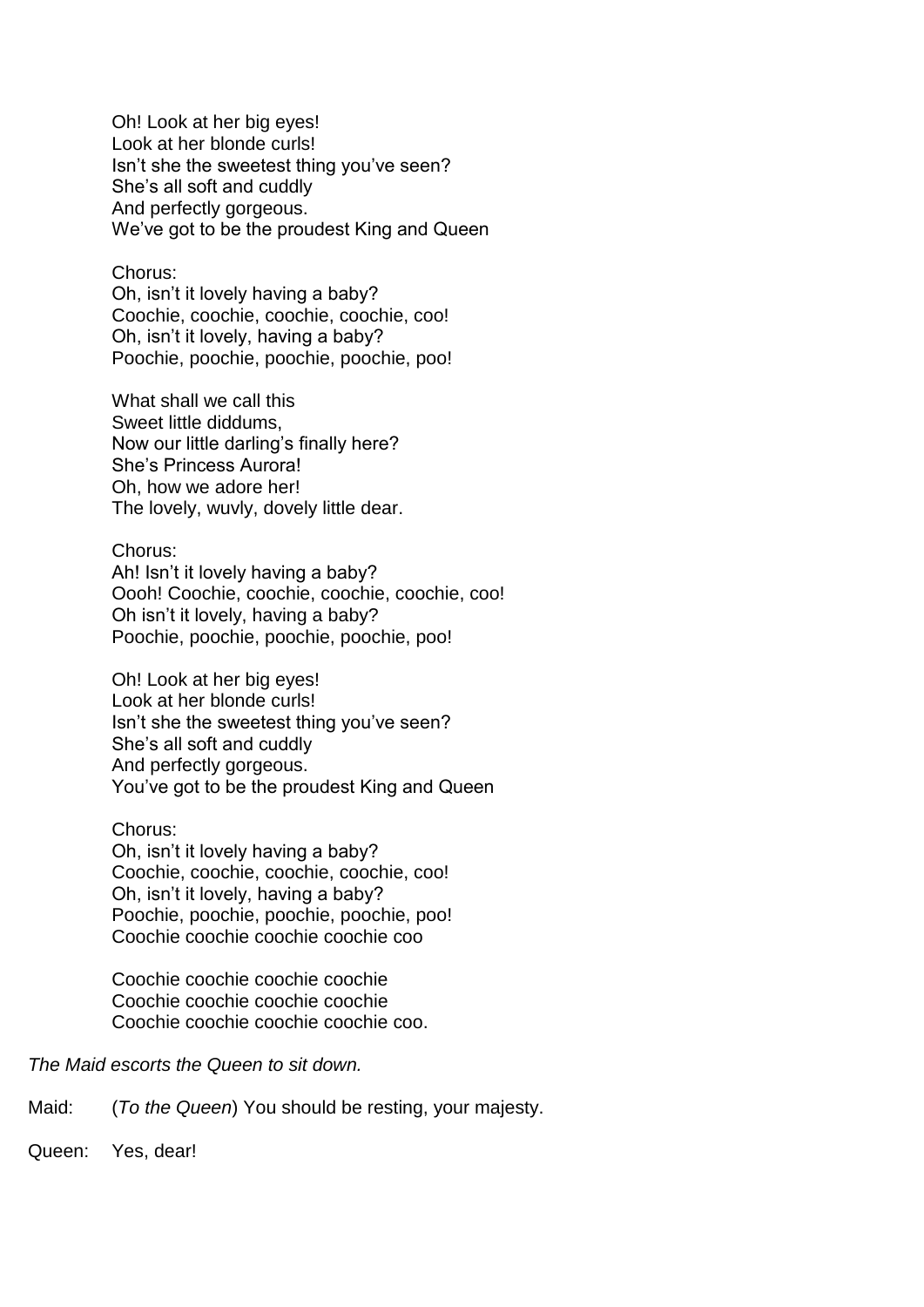- King: Right-i-ho! We'd better get down to organising a christening for Princess Aurora.
- Queen: (*Getting into bed*) Invite everyone darling, everyone!
- King: Of course my dear!
- Maid: I'll take the little one off so you can get some rest, Mam.
- Queen: (*Looks surprised*) Oh! Thank you. (*To the King*) Don't forget to write to the fairies too. We need their good wishes.
- King: Immediately.
- Queen: Uhmmm! Hang on, darling! Make sure you only write to l2 of the fairies. Don't invite the Green Fairy. She will bring bad luck and you know that (*with venom)* I hate green.
- King: So do I dear! Yuk! Wouldn't have that fairy anywhere near the palace my lovely. Count on me!
- Queen: Thank you my love!
- Maid: (Aside) All this fuss about green. What's wrong with green that's what I want to know? And fancy not inviting the Green Fairy. I know she can be tricky but it's unkind. (Sighs) There'll be trouble. Mark my words! Trouble with a capital T.

### NARRATOR:

So happy they were on that sunny day As they planned the Christening for the month of May, And prepared the invites for everyone, Except the Green Fairy, Whose presence they'd shun.

The Grand Royal Christening was the talk of the town, But in one certain quarter it created a frown. The Green Fairy fumed and she spat and she scowled. Rejected and angry she paced and she prowled And such was her envy, self-pity and hate That she vowed to bring havoc on their Christening date.

# **SCENE TWO: THE ROYAL PALACE HALL**

- King: What a wonderful christening my darling! Lovely to see all our friends again.
- Queen: And those beautiful fairies, how lovely they were with all their kind wishes. Look! (*She shows the King the Fairy Wish cards)* I picked up all